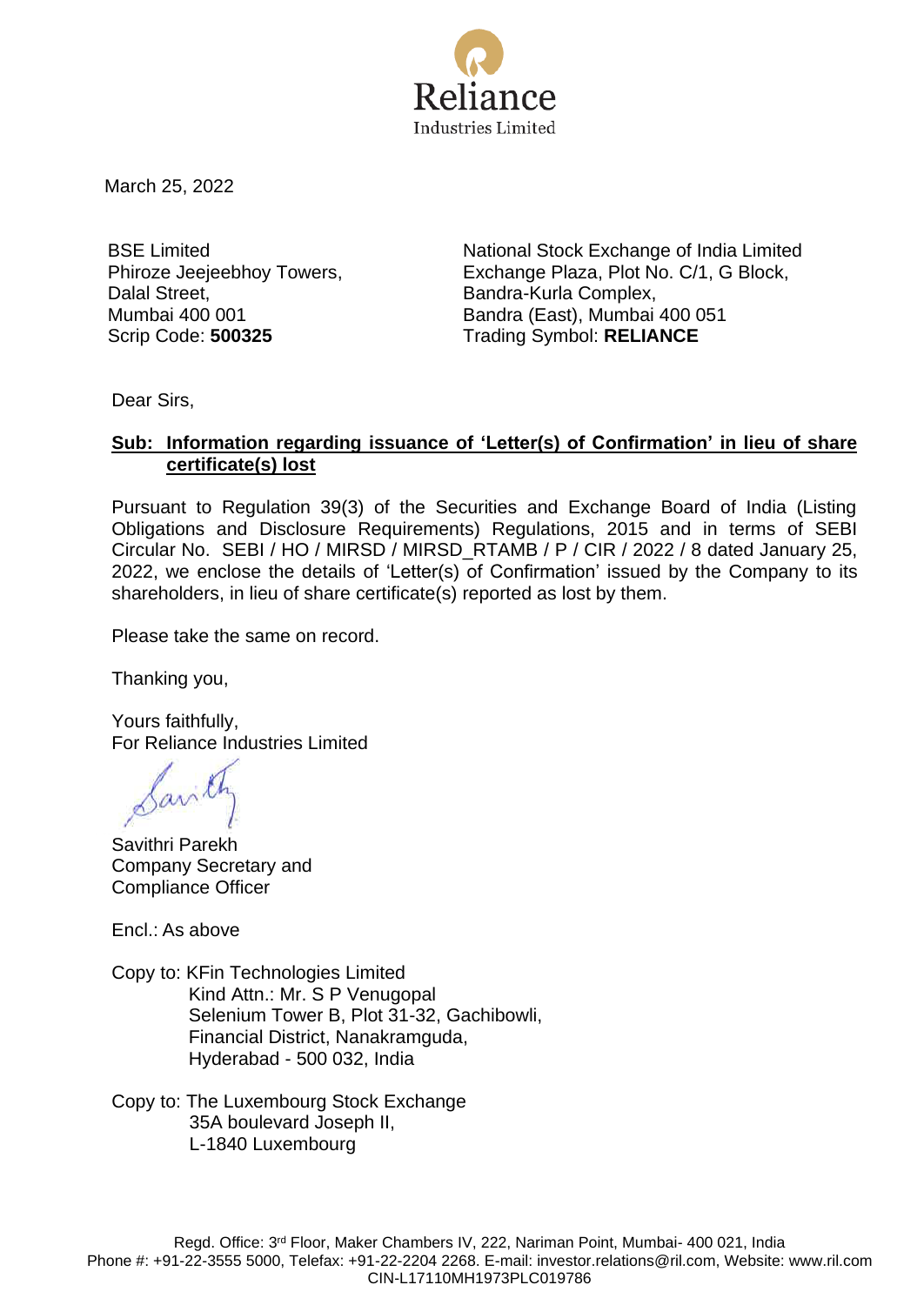## **Annexure to our letter dated March 25, 2022 for loss of share certificate(s) RELIANCE INDUSTRIES LIMITED**

**Details of Letter(s) of Confirmation issued on March 25, 2022 in lieu of share certificate(s) lost**

| SR.            | FOLIO NO. | <b>NAME</b>                       | NO. OF        | <b>OLD</b>           | <b>LETTER OF</b>    | <b>DISTINCTIVE NUMBERS</b> |                          |
|----------------|-----------|-----------------------------------|---------------|----------------------|---------------------|----------------------------|--------------------------|
| ΝO             |           |                                   | <b>SHARES</b> | <b>CERTIFICATE</b>   | <b>CONFIRMATION</b> | <b>FROM</b>                | TO                       |
|                |           |                                   |               | <b>NUMBER</b>        | <b>NUMBER</b>       |                            |                          |
| $\mathbf{1}$   | 023825961 | KUNTALA ARVIND KARNIK             | 20            | 20125471             | 1443                | 53354699                   | 53354718                 |
|                |           |                                   | 20            | 20125471             |                     | 53354739                   | 53354758                 |
|                |           |                                   | 10            | 20125471             |                     | 53354779                   | 53354788                 |
| $\overline{2}$ | 061346228 | <b>ADITI SHEKHAR JOSHI</b>        | 1             | 14108453             | 1444                | 331114326                  | 331114326                |
|                |           |                                   | 1             | 50434824             |                     | 1160385647                 | 1160385647               |
|                |           |                                   | 2             | 62634988             |                     | 2220234210                 | 2220234211               |
| 3              | 052976324 | <b>JUDAH ABRAHAM MASSIL</b>       | $\mathbf 1$   | 11310317             | 1445                | 203364456                  | 203364456                |
|                |           |                                   | $\mathbf{1}$  | 50015501             |                     | 1154845761                 | 1154845761               |
|                |           |                                   | 45            | 58307352             |                     | 1618556250                 | 1618556294               |
| 4              | 103130347 | <b>SUNIL BANSAL</b>               | 36            | 66525974             | 1446                | 6862847414                 | 6862847449               |
| 5              | 103130371 | SAVITA BANSAL                     | 36            | 66525975             | 1447                | 6862847450                 | 6862847485               |
| 6              | 114149155 | RAVINDRA MADANLAL PANDYA          | 9             | 57978223             | 1448                | 1608142081                 | 1608142089               |
| 7              | 028728336 | BANKU BIHARI DATTA                | 20            | 3642934              | 1449                | 56067979                   | 56067998                 |
|                |           |                                   | 20            | 3642935              |                     | 56067999                   | 56068018                 |
| 8              | 000588831 | <b>ZIAUS SAMAD</b>                | 26            | 6258493              | 1450                | 131937734                  | 131937759                |
| 9              | 000364771 | ZIA US SAMAD                      | 43            | 6241786              | 1451                | 131326998                  | 131327040                |
| 10             | 101866541 | <b>CHANDAN BARUAH</b>             | 36            | 66895370             | 1452                | 6895333585                 | 6895333620               |
| 11             | 034564540 | MOHINI RAMESH PARANJAPE           | 20            | 4451535              | 1453                | 72239999                   | 72240018                 |
|                |           |                                   | 20            | 4451536              |                     | 72240019                   | 72240038                 |
| 12             | 011560369 | H Z SAMAD                         | 8             | 5346723              | 1454                | 87634285                   | 87634292                 |
|                |           |                                   | 5             | 6641752              |                     | 139382143                  | 139382147                |
| 13             | 088107870 | <b>MOHAMMED UMER KHAN</b>         | 20            | 62016222             | 1455                | 2182461549                 | 2182461568               |
| 14             | 107154941 | PRAVESH CHANDER SHARMA            | 36            | 66456607             | 1456                | 6857823769                 | 6857823804               |
| 15             | 028040989 | SUDHABEN RAMANLAL SHAH            | 9             | 6936590              | 1457                | 142629063                  | 142629071                |
| 16             | 073451434 | VINODKUMAR BABULAL PATEL          | 25            | 14860147             | 1458                | 395810760                  | 395810784                |
|                |           |                                   | 5             | 14860148             |                     | 395810785                  | 395810789                |
| 17             | 128136021 | P PREETHI                         | 9             | 62146723             | 1459                | 2184077781                 | 2184077789               |
|                |           |                                   | 18            | 66836639             |                     | 6890848452                 | 6890848469               |
| 18             | 018027852 | MISS MEENAKSHI SAHAI              | 1             | 13407375             | 1460                | 292816499                  | 292816499                |
|                |           |                                   | 1             | 13407376             |                     | 292816500                  | 292816500                |
|                |           |                                   | $\mathbf 1$   | 13407377             |                     | 292816501                  | 292816501                |
|                |           |                                   | 1             | 13407378             |                     | 292816502                  | 292816502                |
|                |           |                                   | 4             | 50521133             |                     | 1160579192                 | 1160579195               |
|                |           |                                   | 8             | 61884798             |                     | 2181002255                 | 2181002262               |
| 19             |           | 015434619 RAKESH PRAKASH AGGARWAL | 19            | 12815438             | 1461                | 257946167                  | 257946185                |
|                |           |                                   | 19            | 66503395             |                     | 6861336790                 | 6861336808               |
| 20             | 063138461 | <b>SUSHMA GUPTA</b>               | 10            | 59056449             | 1462                | 193485274                  | 193485283                |
|                |           |                                   | 20            | 66500328             |                     | 6861105605                 | 6861105624               |
| 21             | 032108555 | HEMANT JAYANTILAL JOSHI           | 12            | 61999997             | 1463                | 2182277717                 | 2182277728               |
| 22             | 070163551 | D KUMARESAN                       | 25            | 14877169             | 1464                | 396111220                  | 396111244                |
|                |           |                                   | 5             | 14877170             |                     | 396111245                  | 396111249                |
| 23             | 065122847 | <b>D KUMARESAN</b>                | 25            | 14566599             | 1465                | 390314975                  | 390314999                |
| 24             | 084823171 | RAMESHCHANDRA C SHAH              | 40            | 67116644             | 1466                | 6912490935                 | 6912490974               |
| 25             | 040127844 | RAMAKRISHNAN DHARMARAJAN          | 4             | 5453064              | 1467                | 88660271                   | 88660274                 |
| 26             | 000719820 | SHARMISHTHA JAYANTILAL MODI       | 1             | 12417569             | 1468                | 255968746                  | 255968746                |
|                |           |                                   | $\mathbf 1$   | 14073040<br>50309077 |                     | 331025854<br>1158821375    | 331025854                |
| 27             | 100228214 | <b>JAHANGIR SHAIKH</b>            | 8<br>18       | 58102803             | 1469                | 1611652986                 | 1158821382<br>1611653003 |
| 28             | 052195209 | NEELAM CHADHA                     | 19            | 10638918             | 1470                | 190199096                  | 190199114                |
|                |           |                                   |               |                      |                     |                            |                          |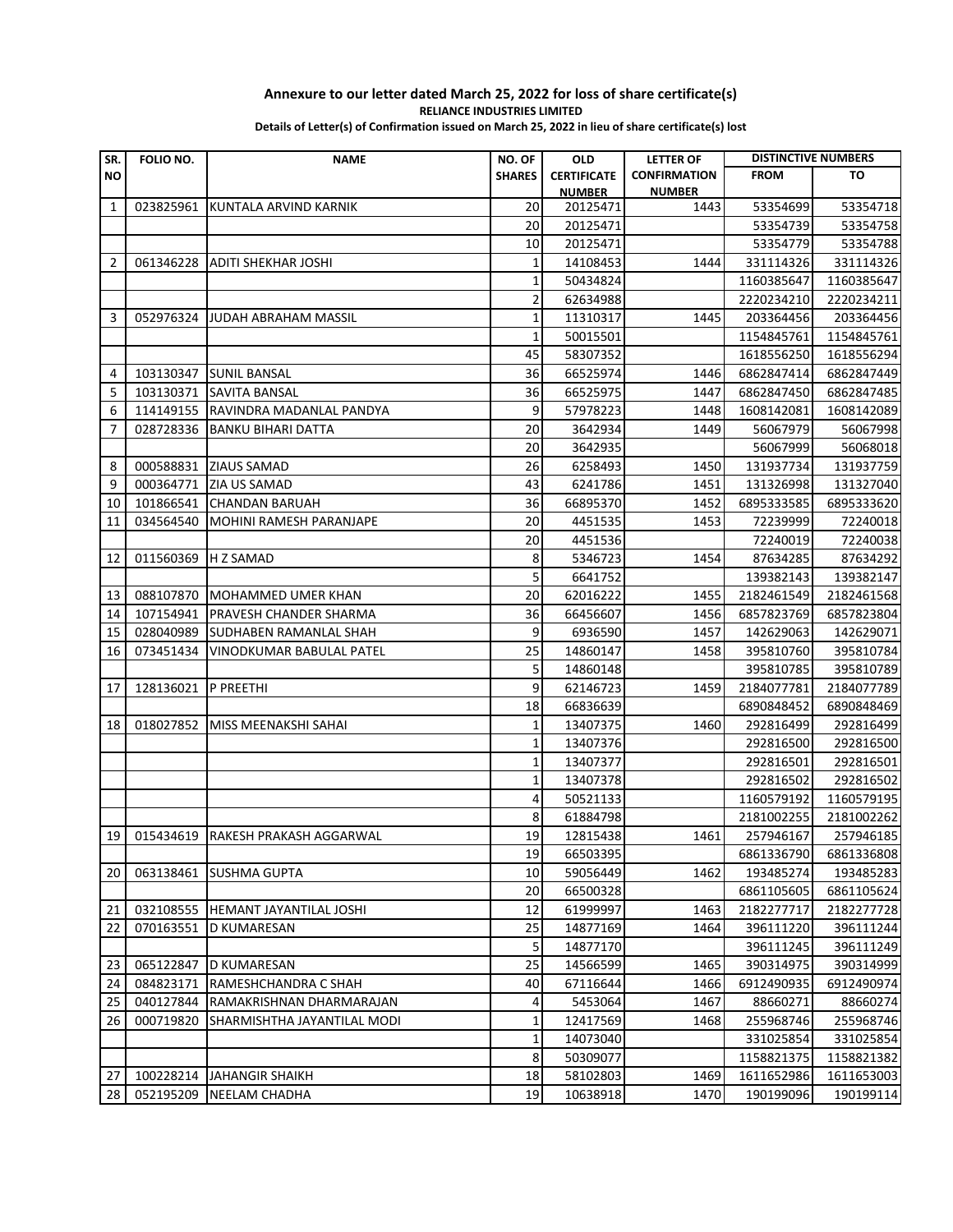## **Annexure to our letter dated March 25, 2022 for loss of share certificate(s) RELIANCE INDUSTRIES LIMITED**

**Details of Letter(s) of Confirmation issued on March 25, 2022 in lieu of share certificate(s) lost**

| SR. | FOLIO NO. | <b>NAME</b>                         | NO. OF        | <b>OLD</b>         | <b>LETTER OF</b>    | <b>DISTINCTIVE NUMBERS</b> |            |
|-----|-----------|-------------------------------------|---------------|--------------------|---------------------|----------------------------|------------|
| NO  |           |                                     | <b>SHARES</b> | <b>CERTIFICATE</b> | <b>CONFIRMATION</b> | <b>FROM</b>                | TO         |
|     |           |                                     |               | <b>NUMBER</b>      | <b>NUMBER</b>       |                            |            |
| 29  | 035863940 | <b>MR SUNIL SUNDER KISHNANI</b>     | 50            | 6559689            | 1471                | 137800093                  | 137800142  |
| 30  | 127407226 | M MAHALAKSHMI                       | 9             | 57858714           | 1472                | 1604671808                 | 1604671816 |
|     |           |                                     | 18            | 66802395           |                     | 6887826044                 | 6887826061 |
| 31  | 109608567 | <b>PUSHPA ANAND</b>                 | 45            | 57894307           | 1473                | 1605731103                 | 1605731147 |
| 32  | 055726213 | MRS SHAILAJA JAYAWANT THOKE         | 20            | 11399482           | 1474                | 205302799                  | 205302818  |
| 33  | 126402531 | SQNLDR TM SHASHIDHAR                | 18            | 62097155           | 1475                | 2183454234                 | 2183454251 |
| 34  | 056112049 | <b>JUDITH MARILYN GORE</b>          | 20            | 11215662           | 1476                | 201299543                  | 201299562  |
|     |           |                                     | 20            | 55094116           |                     | 1338872569                 | 1338872588 |
|     |           |                                     | 40            | 62388265           |                     | 2199987470                 | 2199987509 |
| 35  | 029817553 | <b>MEENA HEMANT BARABDE</b>         | 58            | 62420395           | 1477                | 2203951467                 | 2203951524 |
| 36  | 054023065 | VENKATESH SHRINIVAS GALGALI         | 20            | 11205354           | 1478                | 201075697                  | 201075716  |
|     |           |                                     | 20            | 50827207           |                     | 1163497544                 | 1163497563 |
|     |           |                                     | 40            | 62470854           |                     | 2208483245                 | 2208483284 |
|     |           |                                     | 80            | 66727142           |                     | 6881950388                 | 6881950467 |
| 37  | 122957040 | VAGDODA GODADBHAI KHUSHALBHAI       | 9             | 58249193           | 1479                | 1615712687                 | 1615712695 |
|     |           |                                     | 18            | 61969218           |                     | 2181919252                 | 2181919269 |
|     |           |                                     | 36            | 66588012           |                     | 6867403947                 | 6867403982 |
| 38  | 032081584 | SHANMUKHA INVEST TRADING CO PVT LTD | 20            | 4117004            | 1480                | 65549379                   | 65549398   |
|     |           |                                     | 20            | 4117005            |                     | 65549399                   | 65549418   |
|     |           |                                     | 10            | 51303805           |                     | 1175080245                 | 1175080254 |
|     |           |                                     | 30            | 51303806           |                     | 1175080255                 | 1175080284 |
|     |           |                                     | 80            | 62405229           |                     | 2202182341                 | 2202182420 |
| 39  | 084823953 | PRAVIN POPATLAL SIYAKARIYA          | 120           | 66727844           | 1481                | 6882013556                 | 6882013675 |
| 40  | 068274478 | <b>NAFEES AHMAD</b>                 | 25            | 16033828           | 1482                | 400583845                  | 400583869  |
|     |           |                                     | 25            | 50984573           |                     | 1166861178                 | 1166861202 |
|     |           |                                     | 50            | 62289702           |                     | 2191619120                 | 2191619169 |
|     |           |                                     | 100           | 66502866           |                     | 6861307322                 | 6861307421 |
| 41  | 055974438 | <b>ABID M MUSHFIQUE</b>             | 40            | 10776777           | 1483                | 193072972                  | 193073011  |
|     |           |                                     | 10            | 53316238           |                     | 1248067235                 | 1248067244 |
|     |           |                                     | 30            | 53316239           |                     | 1248067245                 | 1248067274 |
|     |           |                                     | 80            | 62279117           |                     | 2190844054                 | 2190844133 |
| 42  | 103089525 | <b>MOHIT JAIN</b>                   | 45            | 57598296           | 1484                | 1596930557                 | 1596930601 |
|     |           |                                     | 45            | 62273468           |                     | 2190445456                 | 2190445500 |
|     |           |                                     | 90            | 66482269           |                     | 6859744313                 | 6859744402 |
| 43  |           | 029704694 KISHOR ATMARAM GANDHI     | 200           | 62403671           | 1485                | 2201935244                 | 2201935443 |
| 44  |           | 074678629 FEROZ BAKTOO              | 120           | 66402729           | 1486                | 6852809664                 | 6852809783 |
| 45  | 068068029 | AJIT SINGH SETHI                    | 25            | 16641942           | 1487                | 466361020                  | 466361044  |
|     |           |                                     | 25            | 55160854           |                     | 1341364558                 | 1341364582 |
|     |           |                                     | 25            | 62683011           |                     | 2225031498                 | 2225031522 |
|     |           |                                     | 25            | 62757532           |                     | 2227601418                 | 2227601442 |
| 46  | 030921658 | MAHESH KUMAR RANJIBHAI PITHAVA      | 9             | 7207333            | 1488                | 144841126                  | 144841134  |
|     |           |                                     | 9             | 10470089           |                     | 187443136                  | 187443144  |
|     |           |                                     | 7             | 12691455           |                     | 257097452                  | 257097458  |
|     |           |                                     | 25            | 50214415           |                     | 1157500398                 | 1157500422 |
|     |           |                                     | 50            | 62450463           |                     | 2206718366                 | 2206718415 |
| 47  | 074967281 | <b>ANCHAL ARORA</b>                 | 120           | 66406505           | 1489                | 6853195596                 | 6853195715 |
| 48  | 118013835 | MUKUND DATTATRAY JOSHI              | 54            | 66677940           | 1490                | 6877242126                 | 6877242179 |
| 49  | 029209049 | RACHNA A JAIN                       | 110           | 62523861           | 1491                | 2212167017                 | 2212167126 |
| 50  | 036235128 | ANURADHA KARIWALA                   | 20            | 4687505            | 1492                | 76959399                   | 76959418   |